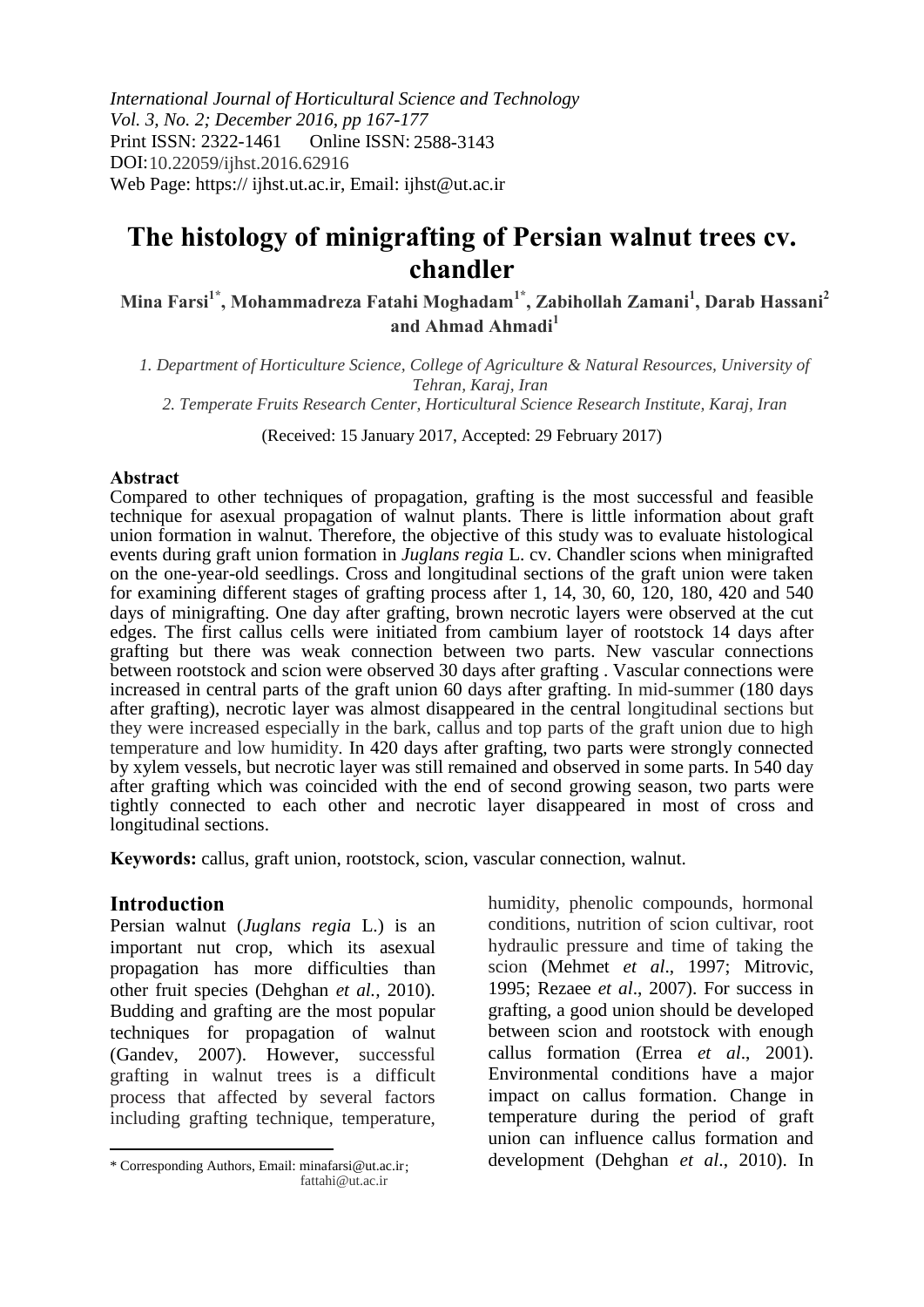walnut, temperature around the grafting union should be maintained at 27 °C (Avanzato and Atefi, 1997; Dehghan *et al*., 2009; Germain *et al*., 1997). At this temperature, callus formation occurs five days after grafting, but at  $22 \degree C$ , it begins in seven days following grafting and at temperatures lower than 20 °C no callus formation occurs (Rongting and Pinghai, 1993). Fluctuation in temperature and low humidity conditions result in failure of callus formation and grafting (Ebrahimi *et al*., 2006). In walnut, relative humidity (RH) should be kept at 80-90% following grafting (Dehghan *et al*., 2010), because the callus cells encompassed by soft walls and they lose their moisture in dry environment (Rezaee *et al*., 2008; Rongting and Pinghai, 1990). The temporal covering of the grafting area with moist sawdust or perlite (Dehghan *et al*., 2010), plastic strips and glass (Aminzadeh, 2012; Balanian, 2010) has been reported to be effective in improving callus formation and grafting success.

Rate of graft success is influenced by grafting technique (Achim and Botu, 2001; Rongting and Pinghai, 1990). A number of authors (Aminzadeh, 2012; Balanian, 2010; Dehghan *et al*., 2009; 2010; Lantos, 1990; Soleimani *et al*., 2010; Tsurkan, 1990; Vahdati and Zareie, 2005) have reported that table grafting has some advantages in comparison with bud grafting. Grafting time is usually longer than budding. In walnut, grafting is usually performed under controlled conditions during winter (Aminzadeh, 2012; Balanian, 2010; Soleimani *et al*., 2010).

Weak callus formation, phenols accumulation and formation of necrotic layer at the union position may cause failure in grafting which reduces survival of plants in the field. These symptoms are usually seen above the union area, especially for less compatible scion/rootstock combinations (Mng'omba *et al*., 2007). Graft failure involves many biochemical and physiological processes

(Usenik and Stampar, 2001). Polat *et al*. (2010) reported that histological developments during the early stages of graft union formation between the spur apple varieties and apple rootstocks can explain compatibility/ incompatibility of scion and rootstock.

Cohesion of the stock and scion, proliferation of the callus cells, restoration of cambium and vascular continuity are the major events that occur during the grafting process (Hartmann *et al*., 2002; Moore, 1983; Soumelidou *et al*., 1994). Different histological developments and tissue organizations may influence graft union formation and cause different anatomical features and abnormal histological developments (Atkinson *et al*., 2003; Errea *et al*., 2001; Simons, 1987; Soumelidou *et al*., 1994). Therefore, the objective of this study was to identify the histological events during grafting union in *Juglans regia* L. cv. Chandler minigrafted on one-year-old seedlings during two growing seasons to assess disorders which cause failure of the grafting.

# **Materials and Methods**

The experiment was carried out in Department of Horticultural Science, Collage of Agriculture and Natural Resources, University of Tehran, during 2015-2016. After completion of chilling requirements in winter 2015, one-year-old pot seedlings were transferred to greenhouse as rootstocks. In late January, scions of cv. Chandler were taken from oneyear-old shoots from the walnut experimental orchard of Kamal Shahr station of Seed and Plant Improvement Institute, Karaj, Iran. The scions were kept at cool and moist conditions, until used for grafting. In February, hundreds of scions of cv. Chandler were minigrafted (cleft grafted) on one-year-old seedlings and grafts were wrapped with plastic strips. The grafted plants were covered with plastic glasses to avoid losing of their moisture (Aminzadeh, 2012; Balanian, 2010). The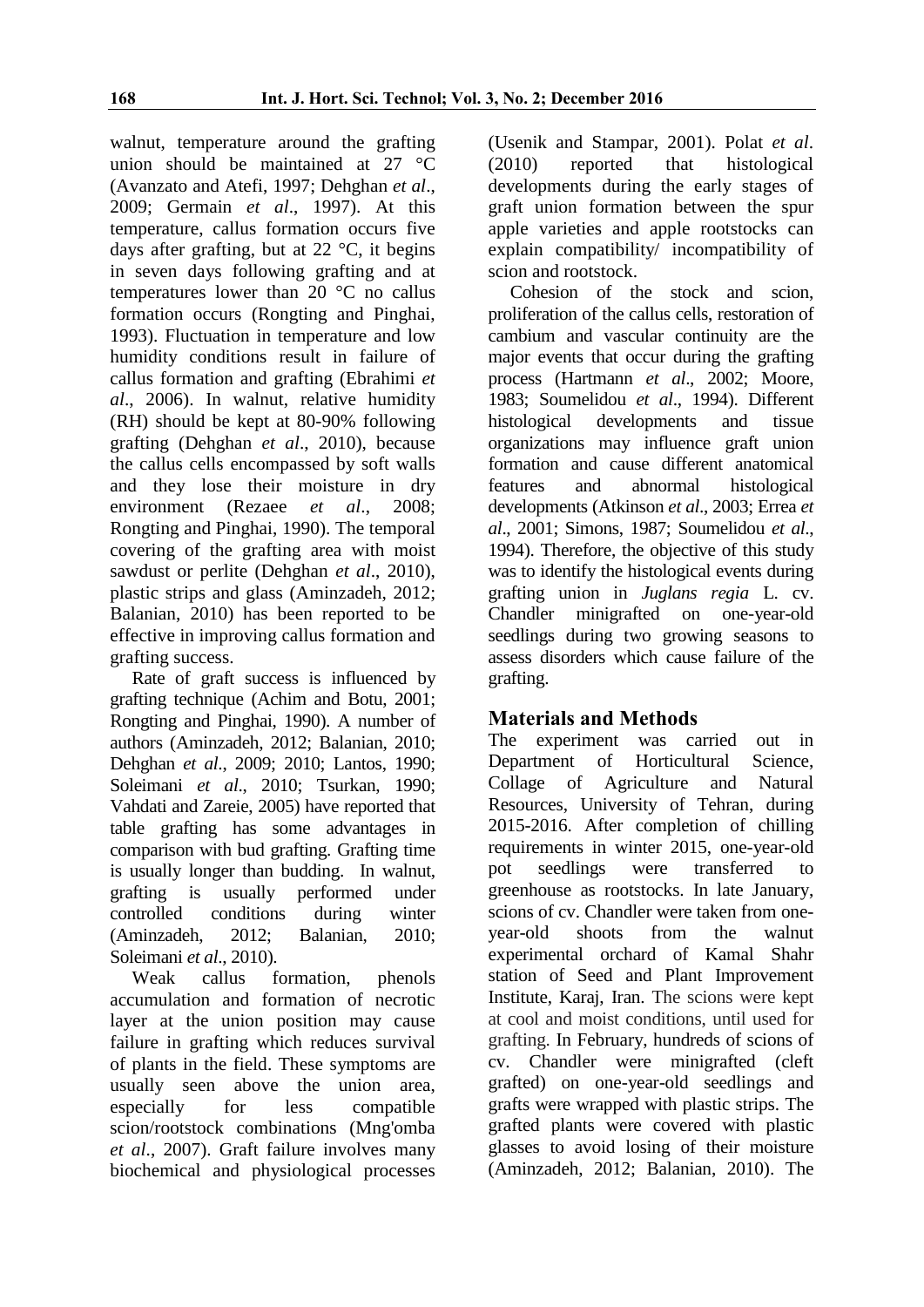grafted plants were placed at  $25\pm2$  °C temperature and 65-75% relative humidity in the greenhouse. Grafted seedlings were sampled in 1, 14, 30, 60, 120, 180, 420 and 540 days after minagrafting. For each stage, eight graft units were taken and sectioned in 20-30 μm thickness using a hand-fed sliding microtome (Ada and Ertan, 2013). Cross and longitudinal sectioned materials were placed in bleach (0.6% sodium hypochlorite) for 15 min to remove cellular debris and remove cell walls, then washed with 5% acetic acid to neutralize the effect of bleach and rinsed thoroughly by four times in distilled water. The sectioned materials were stained with methyl-green and washed three times with distilled water to remove remnants of dye (Aminzadeh, 2012). Finally they were placed on slides to examine under stereo and binocular microscopes. During graft union formation, five developmental stages were examined: (1) positions of necrotic layers, (2) proliferation of callus cells, (3) formation of callus bridge in the graft interface, (4) cambial continuity and (5) formation of vascular tissues.

# **Results**

One day after minigrafting of *Juglans regia* L. cv. Chandler scions on one-year-old seedlings, thick necrotic areas were formed on the graft interfaces. Callus cells were initiated from cambium layer of rootstock 14 days after grafting. In this stage, connection of two parts was so weak and callus production was not sufficient to enable us to describe histological developments. After 30 days of grafting, the callus bridge was not completely formed between the two parts (Fig. 1a) and a necrotic layer was clearly observed at longitudinal sections (Fig. 1b). The callus tissues were formed on rootstock from young xylem cells and cambium, while they were formed from cambium, young phloem and xylem cells on the scion side. A small number of the grafts were failed due to low callus formation on the graft union position

(Fig. 1c). Sixty days after grafting, the callus tissue was completely filled the grafting area and the necrotic layer was gradually disappeared (Fig. 1d,e). It was time for cambial differentiation and then forward vascular components formations. They were radially connected to tightly link scion and rootstock (Fig. 1f). Furthermore, new vessel elements and xylem rays were formed from old cambium of scion and rootstock and the new cambium that initiated from callus bridge (Fig. 1g). After 120 days, by using cross and longitudinal sections, it was appeared that the previous necrotic areas were dissected into small pieces. The cambial line continuity was established in the callus bridge 120 days after grafting. Cambial tissue was differentiated into the callus cells and new cambium and vascular tissues were formed at the graft union (Fig. 1h). New xylems were radially formed to properly link the two parts of the grafting but their formation was occurred in small amounts (Fig. 1i). Six months after grafting almost in midsummer, some of the grafts were failed due to high temperature and low RH (Fig. 1j). Cross sections of failed grafts revealed accumulation of phenolic compounds in the callus cells, new vascular components and also at the edges of graft interface (Fig. 1k). New cambium differentiated from callus cells and necrotic areas were disappeared in central parts of the successful grafts (Fig. 1l). To supply more water and minerals for scion, xylem vessel diameters were increased at the graft interface (Fig. 1m). On 420 days after grafting, vascular connections was filled most parts of the graft interface but narrow necrotic layer was still observed in some parts of the graft union (Fig. 1n). In longitudinal sectioning which was made 540 days after grafting, more integrated cambial connection was established especially in central parts of the graft union (Fig. 1o) and necrotic areas were almost shrinked into small pieces (Fig. 1p). All described observations were presented in Table 1.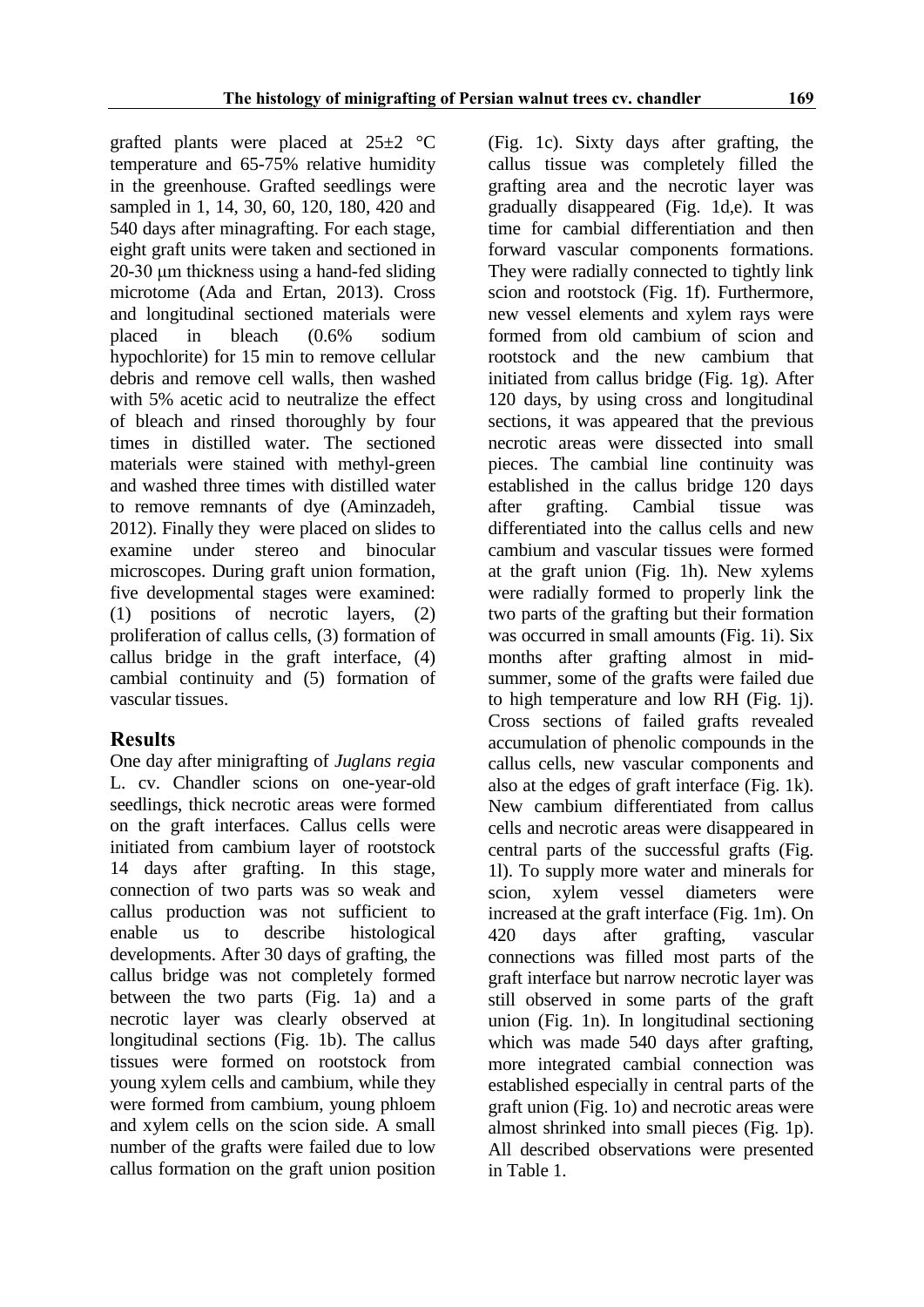

**Fig. 1. Histological observations of graft union formation in Persian walnut (***Juglans regia* **L.) cv. Chandler scions minigrafted on one year-old seedlings. The days after grafting are mentioned on the pictures (d: days). a) Incomplete formation of callus bridge between two partners. b) Necrotic layers were clearly observed at longitudinal sections. c) Failed graft due to low callus formation at the graft union. d) callus filled completely healing zone. e) Gradual disappearance of the necrotic layer between two partners. f) Cross orientation of vascular components for connecting the two parts. g) Formation of new vessel elements and xylem rays from old and new cambiums. h) Differentiation of cambial tissue and formation of vascular tissues at the graft union. i) Radial formation of new xylems to properly link two parts. j) Graft failure due to high temperature and low relative humidity. k) Accumulation of phenolic compounds in callus cells, new vascular components and edges of graft union. l) Differentiation of new cambium from callus cells and disappearance of necrotic areas in the central parts of the successful graft unions. m) Increasing the xylem vessels diameter at the graft union to supply more water and minerals for the scion. n) Formation of the vascular connections for most parts of the graft union and observation of the necrotic layer and callus in some parts of the graft union. o) Establishment of a more integrated cambial connection especially in central parts of the graft union. p) Shrinking of the necrotic layer into small pieces. (d: days; Sc: Scion; Rs: Rootstock; Cb: Callus bridge)**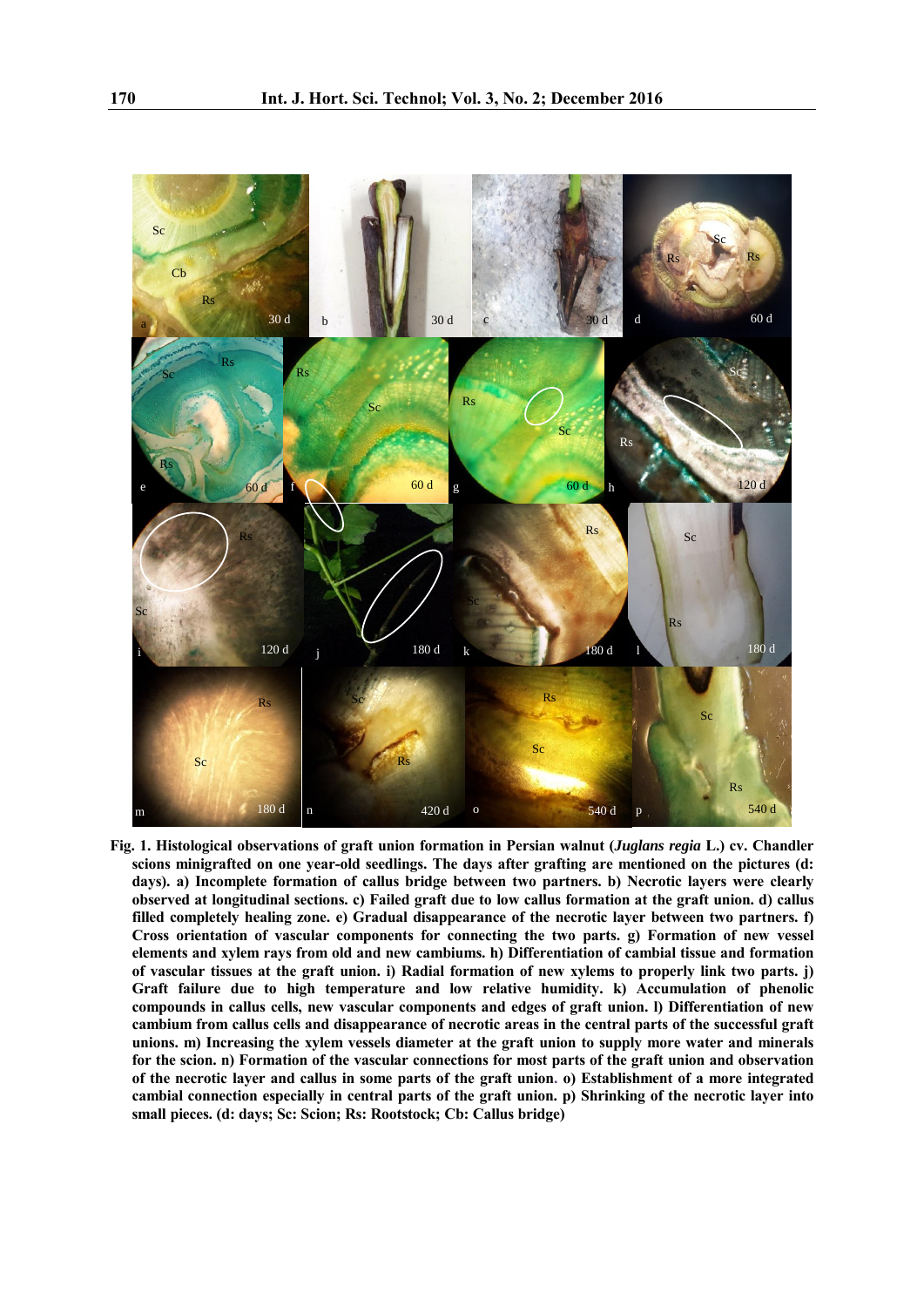**Table 1. Histological observations of graft union formation in Persian walnut (***Juglans regia* **L.) cv. Chandler scions minigrafted on one year-old seedlings** 

| <b>Observations</b> |                                                                                                                                                                                                                              |                                                                                                                                                                                      |                                                                                                                                   |                                                                                                                                                                                                                           |                                                                                                              |
|---------------------|------------------------------------------------------------------------------------------------------------------------------------------------------------------------------------------------------------------------------|--------------------------------------------------------------------------------------------------------------------------------------------------------------------------------------|-----------------------------------------------------------------------------------------------------------------------------------|---------------------------------------------------------------------------------------------------------------------------------------------------------------------------------------------------------------------------|--------------------------------------------------------------------------------------------------------------|
| Day                 | <b>Necrotic layer</b>                                                                                                                                                                                                        | <b>Callus cells</b>                                                                                                                                                                  | <b>Cambium</b> layer                                                                                                              | <b>Vascular elements</b>                                                                                                                                                                                                  | <b>Graft failure</b>                                                                                         |
| 1                   | Formation<br>of<br>thick<br>necrotic<br>the<br>on<br>layers<br>graft interfaces                                                                                                                                              |                                                                                                                                                                                      |                                                                                                                                   |                                                                                                                                                                                                                           |                                                                                                              |
| 14                  | Observation<br>of<br>necrotic layers as<br>dark lines on the<br>graft interfaces                                                                                                                                             | Initiation of first<br>callus cells from<br>cambium layer of<br>rootstock                                                                                                            |                                                                                                                                   |                                                                                                                                                                                                                           |                                                                                                              |
| 30                  | Observation<br>of<br>necrotic layers at<br>longitudinal<br>sections                                                                                                                                                          | Formation of callus<br>cells<br>from<br>cambium, phloem<br>and xylem cells of<br>scion,<br>also<br>cambium<br>and<br>xylem<br>cells<br>οf<br>rootstock                               | Initiation<br>οf<br>new<br>cambium layer from<br>callus cells                                                                     | Formation<br>οf<br>vascular<br>components<br>from<br>cambium layer of<br>scion and rootstock                                                                                                                              | Failure of some<br>grafts due to low<br>callus production                                                    |
| 60                  | The<br>gradual<br>of<br>shrinking<br>necrotic<br>layer<br>into small pieces                                                                                                                                                  | The<br>complete<br>filling of grafted<br>areas by the callus<br>tissue                                                                                                               | Development<br>of<br>cambium layer into<br>the callus cells                                                                       | 1. Formation of new<br>vascular<br>elements<br>from new cambium<br>layer<br>2. Formation<br>of<br>vessel elements and<br>xylem rays from old<br>cambium layer of<br>scion and rootstock                                   |                                                                                                              |
| 120                 | of<br>Shrinking<br>necrotic<br>layer<br>into small pieces                                                                                                                                                                    | Differentiation<br>of<br>callus<br>cells<br>into<br>xylem vessels                                                                                                                    | Establishment<br>of<br>cambium<br>line<br>continuity<br>the<br>in<br>callus bridge                                                | Development<br>of<br>vascular<br>elements<br>especially in central<br>parts of graft union                                                                                                                                |                                                                                                              |
| 180                 | 1. Disappearance<br>of necrotic layer<br>strong<br>graft<br>in<br>units<br>2. Accumulation<br>of<br>phenolic<br>compounds<br>in<br>weak graft units<br>high<br>due<br>to<br>temperature and<br>low humidity<br>in mid-summer | Differentiation<br>1.<br>of callus cells into<br>xylem vessels in<br>strong graft units<br>2. Accumulation of<br>phenolic<br>compounds in the<br>callus cells of weak<br>graft units | Initiation<br>of<br>new<br>vascular<br>elements<br>from cambium layer                                                             | 1.<br>Increasing<br>the<br>diameter<br>of new<br>xylems in strong<br>graft unit to supply<br>more water to scion<br>2. Accumulation of<br>phenolic<br>compounds<br>especially in new<br>xylem rays in weak<br>graft units | Shrinking<br>of<br>some grafts due<br>adverse<br>to<br>environmental<br>conditions<br>in<br>mid-summer       |
| 420                 | Observation<br>of<br>narrow<br>necrotic<br>layers in some<br>graft<br>parts<br>of<br>areas                                                                                                                                   | Differentiation<br>of<br>cells<br>callus<br>into<br>vascular<br>new<br>elements<br>to<br>strongly link two<br>parts                                                                  | Initiation<br>of<br>new<br>vascular<br>elements<br>from cambium layer<br>especially<br>at<br>the<br>upper parts of graft<br>units | Development<br>οf<br>vascular<br>elements<br>into the callus tissue                                                                                                                                                       | Failure of some<br>grafts due to low<br>temperature<br>in<br>the last winter<br>(360 days after<br>grafting) |
| 540                 | Destruction<br>of<br>necrotic areas in<br>the most parts of<br>graft union                                                                                                                                                   | Differentiation<br>of<br>most callus cells<br>into new vascular<br>elements                                                                                                          | Observation of more<br>integrated cambium<br>connections                                                                          | the<br>Filling<br>most<br>parts of graft units<br>vascular<br>by<br>elements                                                                                                                                              |                                                                                                              |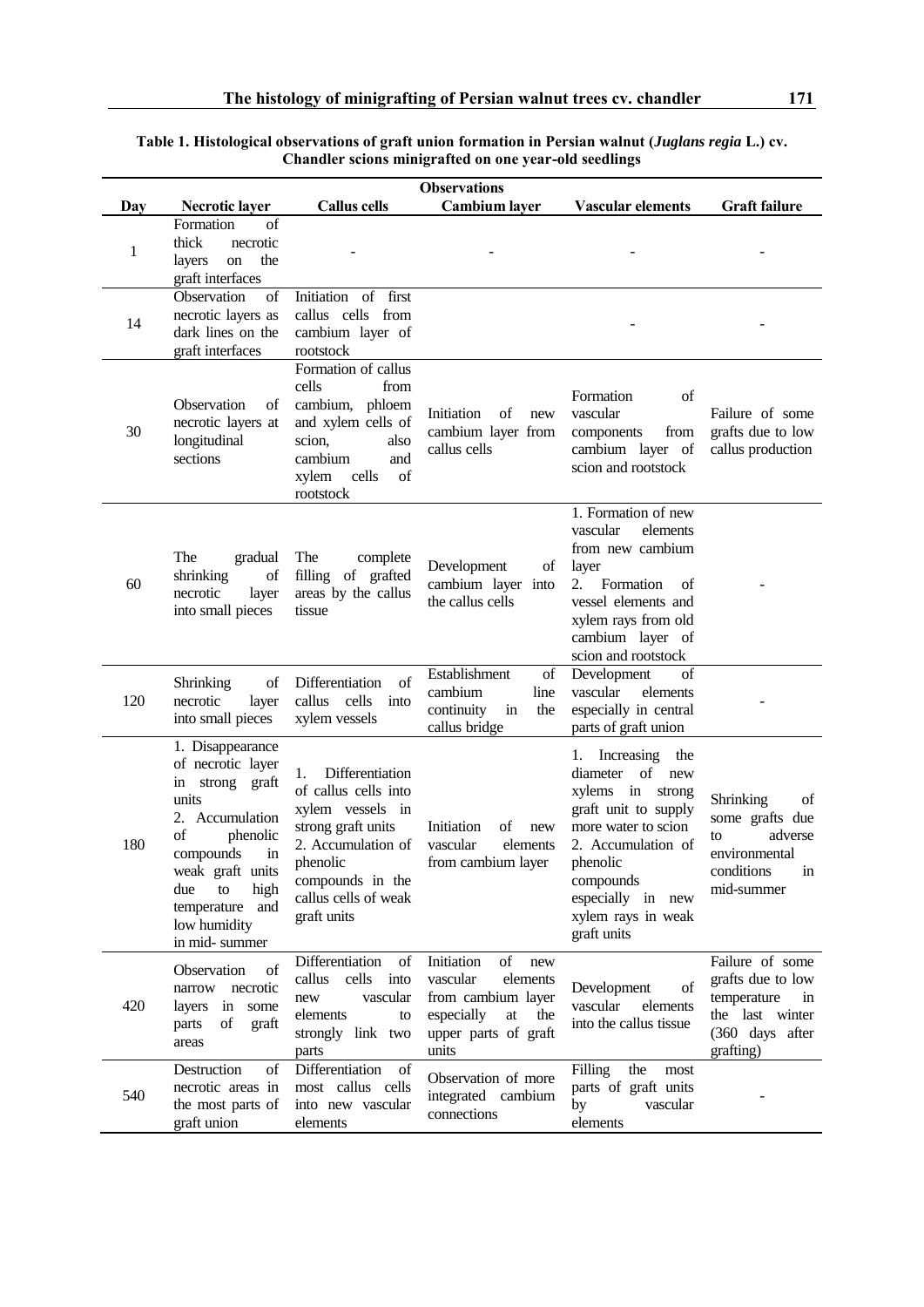# **Discussion**

#### **Effect of temperature and relative humidity**

Environmental conditions such as temperature and humidity have significant effects on success of walnut grafting. Soleimani *et al*. (2010) showed that change intemperature during the uniting period has a direct effect on callus development and successful grafting. In some studies, hot callusing systems have been used to control temperature during the uniting process (Aminzadeh, 2012; Balanian, 2010; Ebrahimi *et al*., 2006; Gandev, 2009; Gandev and Arnaudou, 2011; Soleimani *et al*., 2010).

In grafting, bud of the scion is the main organ for losing moisture. Graft success is dependent on loss of moisture from scion buds (Rongting and Pinghai, 1990; 1993). Rongting and Pinghai (1993) showed that if scion moisture reduced to less than 38%, callus formation on the graft union will stop. Similar to Aminzadeh (2012) and Balanian (2010), we used plastic strips and plastic glass to maintain humidity around the graft unit. Sadeghi Majd (2014) showed the importance of irrigation regime on walnut grafting; therefore, we applied three-day irrigation intervals in greenhouse to increase graft success and survival of the scion.

# **Callus formation**

Four important stages (pre-callus, callus, cambial bridge and the healed union) for graft formation have been reported by Soule (1971). On the other hand, Dolgun *et al.* (2008) reported three important steps (callus formation, cambial differentiation and continuity and vascular tissues formation) for graft formation. Our study also revealed similar results for graft union formation between the walnut scion and rootstock, which caused formation of a strong and successful union.

In agreement with Dolgun *et al.* (2009), due to broken sections in the first 14 days after grafting, visual observations were not sufficient to certainly determine the cellular differentiations. In this time, because of the poor connection of callus produced between the scion and the rootstock, samples were not cut as a whole section . In these sections as the first step of wound repair process, a limited callus formation was visually seen in the samples and a strong callus connection was not observed. Necrotic layers were seen as dark lines in outer sides and interfaces of graft union. Walnut trees contain high concentrations of polyphenols and high activity of polyphenol oxidase which could explain the appearance of necrotic layer at cutting edges (Rongting and Pinghai, 1990). The formation of necrotic layer provided the cohesive layer between the grafting sides in the first few days prior to callus bridge formation (Asante and Barnett, 1997). Tiedemann (1989) showed that the necrotic layer provided a temporal connection between the two graft partners and by itself did not contribute to union formation (Mahunu *et al.,* 2012). The presence of the necrotic layer at the wounded surfaces resulted in limited desiccation and death of the deeper tissues and may reduce pathogens penetration (Cline, 1980; Noel, 1968). On the other hand, Tiedemann (1989) showed that thick necrotic layer could lead to mechanical failure of union. In agreement with Mahunu *et al.* (2012), our results indicated that the necrotic layer remained at the interface zone until callus was subsequently substituted and completely filled the graft union. Hartmann *et al.* (2002) reported that the cohesion of stock and scion occurs through proliferation of a callus bridge between two partners and subsequently causes successful differentiation and restoration of new vascular tissue and its continuity. The formation of callus tissue at the graft union is the first response to grafting (Moore and Walker, 1981). It is an important stage for scion survival and a rapid physical contact between the scion and rootstock by its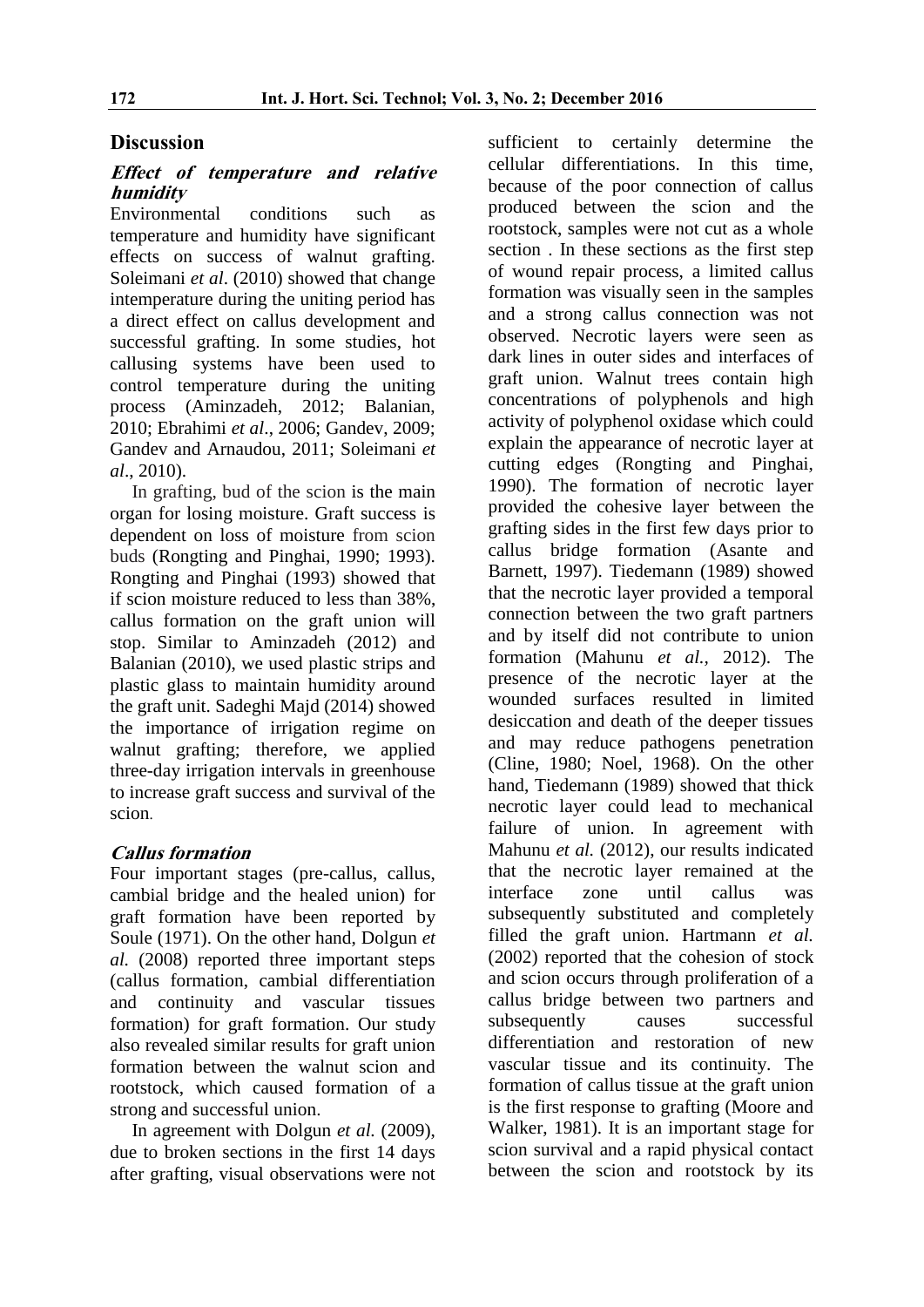proliferation (Asante and Barnett, 1997). Pina and Errea (2005) showed that the formation of callus is essential for development of future vascular connections. The formation of callus tissue provides some of the compounds which required for adhesion of the graft partners. The content and nature of the cells involved in the first step of graft union formation can play an important role in triggering the responses that lead to the formation of strong and successful unions. Callus tissues were produced at both sides of the graft components and they combined to make connection between rootstock and scion (Moore, 1984).

Kankaya *et al.* (1999) and Simons (1987) reported that callus tissues are formed from young xylem cells at rootstock, but they are formed from undamaged bark cambium, young phloem ray cells, and sometimes from cortex at scion side. In our study, callus formation was initiated from cambium, phloem and xylem cells at scion, while they were formed from cambium and xylem cells at rootstock (Fig. 1f, g). Seferoğlu *et al.* (2004) showed that during grafting process, the callus formation is produced by live cells, located behind the dead cells as a response to injury. In agreement with Dolgun *et al.* (2008), our results indicated that most of the callus cells produced by rootstock, due to its higher activity than dormant scion. To establish callus bridge, callus cells should make connection between graft unions by cracking the dead necrotic cell groups (Seferoğlu *et al*., 2004). Callus bridge is most often developed in the cortex and non-functional phloem areas where contact layers were in connection with the ray and phloem parenchyma, being the chief contributors to its growth (Copes, 1969). The establishment of the callus bridge is important to provide water and mineral for scion (Barnett and Miller, 1994). In our study, some of grafts failed in the early stages due to weak callus proliferations.

Dolgun *et al.* (2008) mentioned that low production of callus tissue limits passing of water from rootstock to scion and causes failure of the graft. In agreement with Mahunu *et al.* (2012), 60 days after grafting, callus tissues filled all spaces and cambial continuity were clearly observed. At this time, some of the callus cells transformed to cambium cells and gradually after 120 days, cambium cells was further completed and seemed like a short line in some parts of the graft union (Fig. 1h).

# **Cambium differentiation**

Cambial differentiation is the second most important stage for success in grafting (Dolgun *et al*., 2008). Vascular tissues were produced by newly formed cambium. The establishment of the cambial continuity is vital for the production of vascular tissues to ensure a successful completion of the grafting process (Mahunu *et al*., 2012). Vascular differentiation begins after establishment of cambial continuity and the strong connection occurs in a short time in a compatible graft (Asante and Barnett, 1997). Soule (1971) and Moore (1981, 1982 and 1991) reported that vascular connection is usually established 6 to 8 weeks after grafting in higher plants. However, Ada and Ertan (2013) reported that 150 days after grafting the vascular connection was successfully established between rootstock and scion in chestnut and oak. In the present study, there were a few necrotic areas at the graft union, but cambial connection was observed in all longitudinal sections 120 days after grafting.

In agreement with Seferoğlu *et al*. (2004), a period of 180 to 480 days is necessary to observe more integrated vascular connection between the scion/bud and rootstock. Ada and Ertan (2013) showed that variation between periods for vascular connection may arise from the use of different stock-scion combinations and environmental factors. In our study, 180 days after grafting was coincided with mid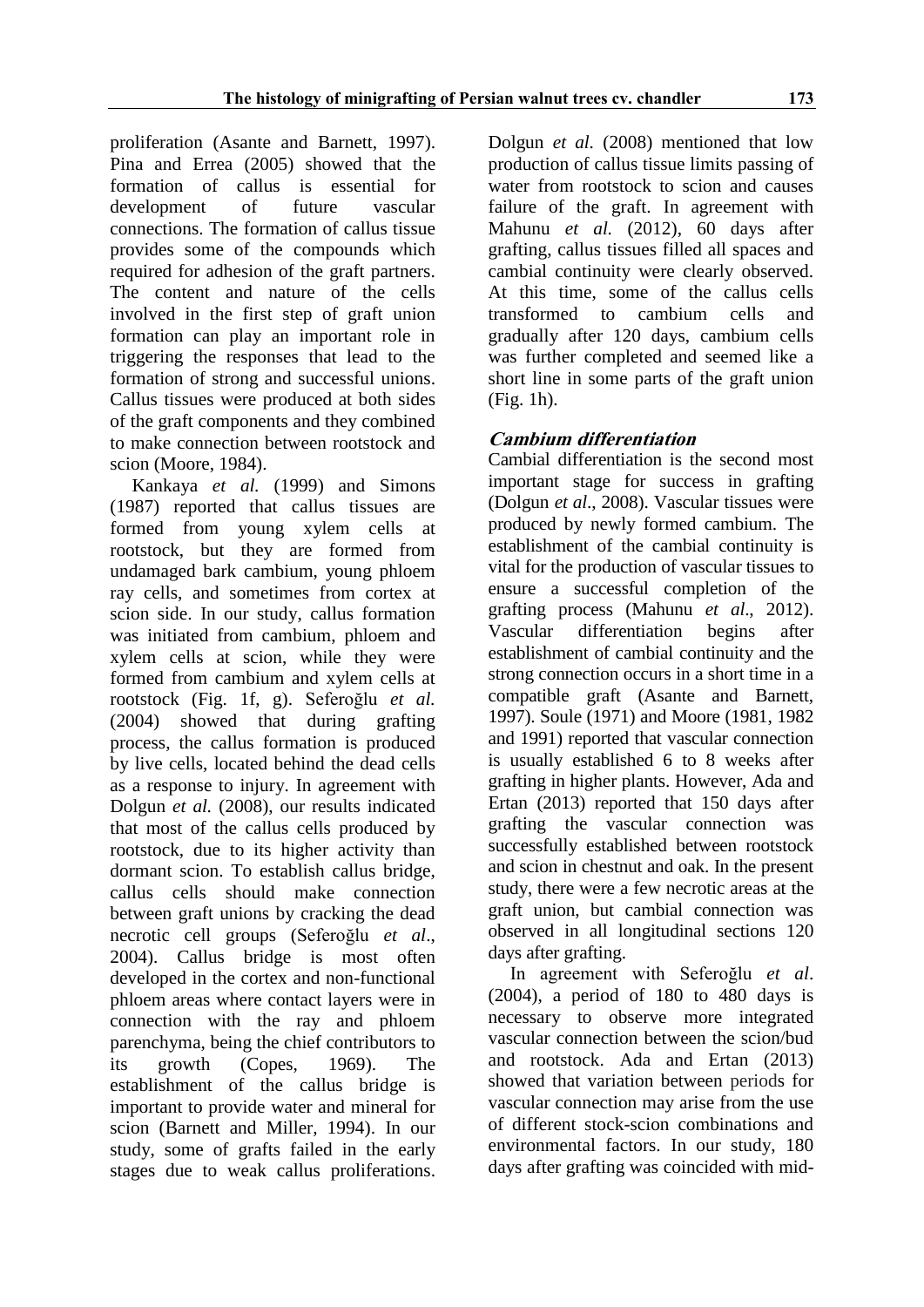summer and a number of grafts failed due to high temperature and low RH conditions. Cross sections revealed that the diameter of new xylems especially in scions increased to cope with water stress through transmitting more water. Barnett and Weatherhead (1988) reported that the failure of grafts will occur due to water stress when scions are unable to receive water from the rootstocks prior to formation of graft union. Bolat *et al.* (2014) reported that water stress significantly affected most morphological, physiological, and biochemical characteristics as well as budding success on apple and quince rootstocks. They showed that relative shoot length, diameter, and plant total fresh and dry weights decreases by exposure to water stress. Leaf relative water content and chlorophyll index decreased while electrolyte leakage was increased by exposure to water stress in both rootstocks. They indicated that water stress results in higher peroxidase activities and phenols content in both rootstocks. In our study, some graft units which considerably disrupted the necrotic layer accumulated low amount of phenolic compounds could which help them to escape from water stresses.

The success of grafting primarily depends on the identification of stress and pathogen-resistant rootstocks, and on the compatibility of the graft union in terms of fast formation of the vascular connections between the rootstock and the scion and fast renewal of root and canopy growth (Cohen *et al*., 2007). Several factors and conditions have been attributed in failure of graft formation. Amongst others, change in temperature and RH especially during and after grafting can directly affects the development of a good graft union (Balta *et al*., 1996; Tekintas, 1988), furthermore, high day temperatures together with warm nights are stressful for successful union (Hinesley, 1981). Frey (2009) reported that shade through decreasing air temperatures can improve the success of grafts during

high day temperatures, and therefore, can improve graft success.

In the present study, the formation of vascular connections in the last step of graft healing was considered important for most parts of the graft unions, but vascular discontinuity was observed in some sections due to mismatches between two partners and low callus production. The formation of vascular connections is the basic requirements for a successful graft (Moore, 1984). In our study, longitudinal sections which were taken 540 days after grafting revealed that the formation of xylem vessels which linking the two parts together was not fully complete in all sections. Errea *et al*. (1994a; 1994b) showed that incomplete new vascular connections which can not well differentiate and are weakly established, are the main reasons for incompatibility in woody plants. Espen *et al*. (2005) reported that compatibility was closely correlated with vascular differentiation and xylem connection between the two partners. Delayed and limited differentiation of vascular elements and establishment of poor vascular reconnections between partners were the events that most clearly characterized the grafts between incompatible partners. To have matching of the two cambium layers at least on one side, it is important to place scion on the stock to prevent a delay of ultimate union (Dolgun *et al.,* 2008) showed that. Hartmann *et al*. (2002) reported that unsuccessful grafts showed gaps at the periphery or cortex of the graft components. Both early graft failure and delayed failure were recognized in walnut. The early failures are usually occurred in the first two years, while the late failures are resulted in scion death after 5-7 years (Aminzadeh, 2012; Balanian, 2010). For this reason, although a vascular connection was established between the walnut scion and rootstock in the present study, the field performance and development of these plants are needed to be screened in the future for checking of the delayed incompatibility.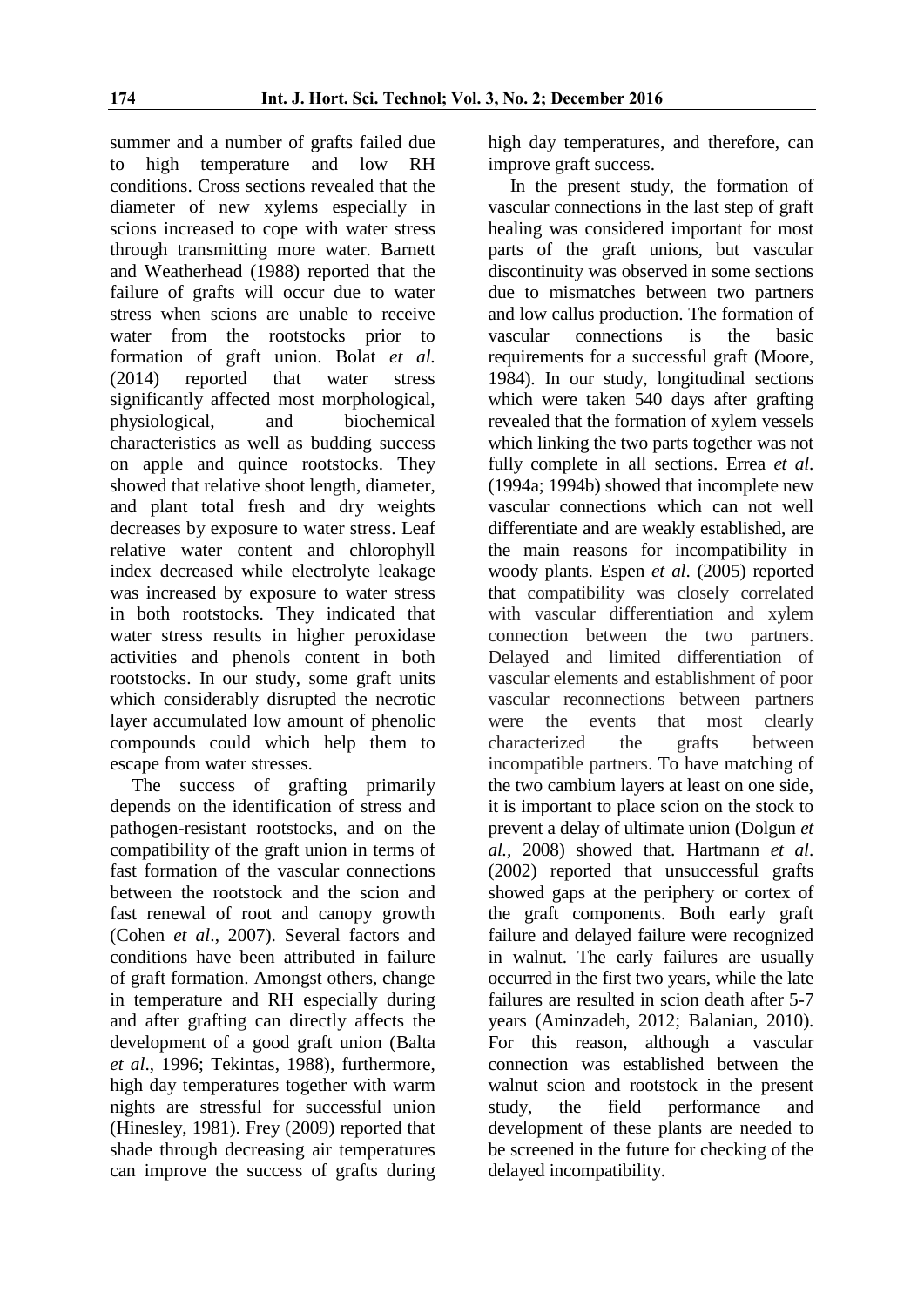#### **Conclusions**

Walnut *(Juglans regia* L.*)* propagation is more difficult, compared to other fruit species. Temperature and RH have important influences on the process of walnut graft success. Results and observations from the present experiment indicated that adequate and early callus formation is important for initial scion survival and subsequent formation of the cambium and vascular tissues. This is because of this fact that the proper connection of two partners plays an important role in graft union success. Many factors such as mechanical mismatches in size or tissue location between stock and scion, desiccation of the tissues, adverse temperature or light regimes, failure of callus initiation, failure of adequate vascular

#### **References**

- 1. Achim, C., and I. Botu. 2001. Results in Walnut Propagation by Using Different Methods. Acta. Hort. 422: 503-510.
- 2. Ada, S., and E. Ertan. 2013. Histo-cytological Study of the Graft Union of the Chestnut (*Castanea sativa* Mill)/Oak (*Quercus vulcanica* Boiss). Agric. Forest. Fish. 2(2): 110-115.
- 3. Aminzadeh, F. 2012. An Investigation on Minigrafting of Walnut in Semi-controlled Conditions. Univ. of Tehran, Iran, M.Sc. Thesis.
- 4. Asante, A.K., and J.R. Barnett. 1997. Graft Union Formation in Mango (*Mangifera indica* L.). J. Hort. Sci. 72: 781-90.
- 5. Atkinson, C.J., M.A. Else, L. Taylor, and C.J. Dover. 2003. Root and Stem Hydraulic Conductivity as Determinants of Growth Potential in Grafted Trees of Apple (*Malus pumila* Mill.). J. Exp. Bot. 54(385): 1221-1229.
- 6. Avanzato, D., and J. Atefi. 1997. Walnut Grafting by Heating the Graft Point Directly in the Field. Acta. Hort. 442: 291-294.
- 7. Balanian, H. 2010. Walnut Minigrafting in Controlled Conditions. Univ. of Tehran, Iran, M.Sc. Thesis.
- 8. Balta, F., A. Kazankaya, and F.E. Tekintas. 1996. Anatomical and Histological Observation Prior to Transplanting on Omega Grafts (*J. regia* L.) Exposed to the Controlled Conditions. Symposium of the Hazelnut and Other Nut Fruits. J. Agric. Fac. OMU. 343-352.

differentiation, or physiological rejection between the tissues can influence the success of a graft. Grafting method can also affects graft success. There is a controversy in the previous reports that makes it difficult to choose an efficient grafting method for commercialization of walnut production. More histological studies are needed for comparing different methods of walnut grafting such as patch budding, chip budding, whip, whip-tongue, cleft and omega grafting to introduce the best method for walnut propagation.

#### **Acknowledgements**

The authors gratefully acknowledge University of Tehran and Iran National Science Foundation (INSF) for providing financial supports for this research.

- 9. Barnett, J.R., and H. Miller. 1994. The Effect of Applied Heat on Graft Union Formation in Dormant *Picea sitchensis* (Bong.) Carr. J. Exp. Bot. 45(1): 135-143.
- 10.Barnett, J.R., and I. Weatherhead. 1988. Graft Formation in Sitka Spruce: A Scanning Electron Microscope Study. Ann. Bot. 61(5): 581-587.
- 11.Bolat, I., M. Dikilitas, S. Ercisli, A. Ikinci, and T. Tonkaz. 2014. The Effect of Water Stress on Some Morphological, Physiological, and Biochemical Characteristics and Bud Success on Apple and Quince Rootstocks. Sci. World J. http://dx.doi.org/10.1155/2014/769732.
- 12.Cline, M.N. 1980. The Histology and Histochemistry of the Wound-healing Process in *Geranium* Cuttings in Relationship to Basal Stem rot Caused by *Pythium ultimum*. Univ. of Illinois, USA, PhD Diss.
- 13.Cohen, R., Y. Burger, A. Koern, and M. Edelstein. 2007. Introducing Grafted Cucurbits to Modern Agriculture: The Israeli Experience. Plant Dis. 91(8): 916-923.
- 14.Copes, D.L. 1969. Graft Union Formation in Douglas Fir. Am. J. Bot. 56: 285-289.
- 15. Dehghan, B., K. Vahdati, D. Hassani, and R. Rezaee. 2010. Bench-grafting of Persian Walnut as Affected by Pre- and Post-grafting Heating and Chilling Treatments. J. Hortic. Sci. Biotech. 85(1): 48-52.
- 16. Dehghan, B., K. Vahdati, R. Rezaee, and D.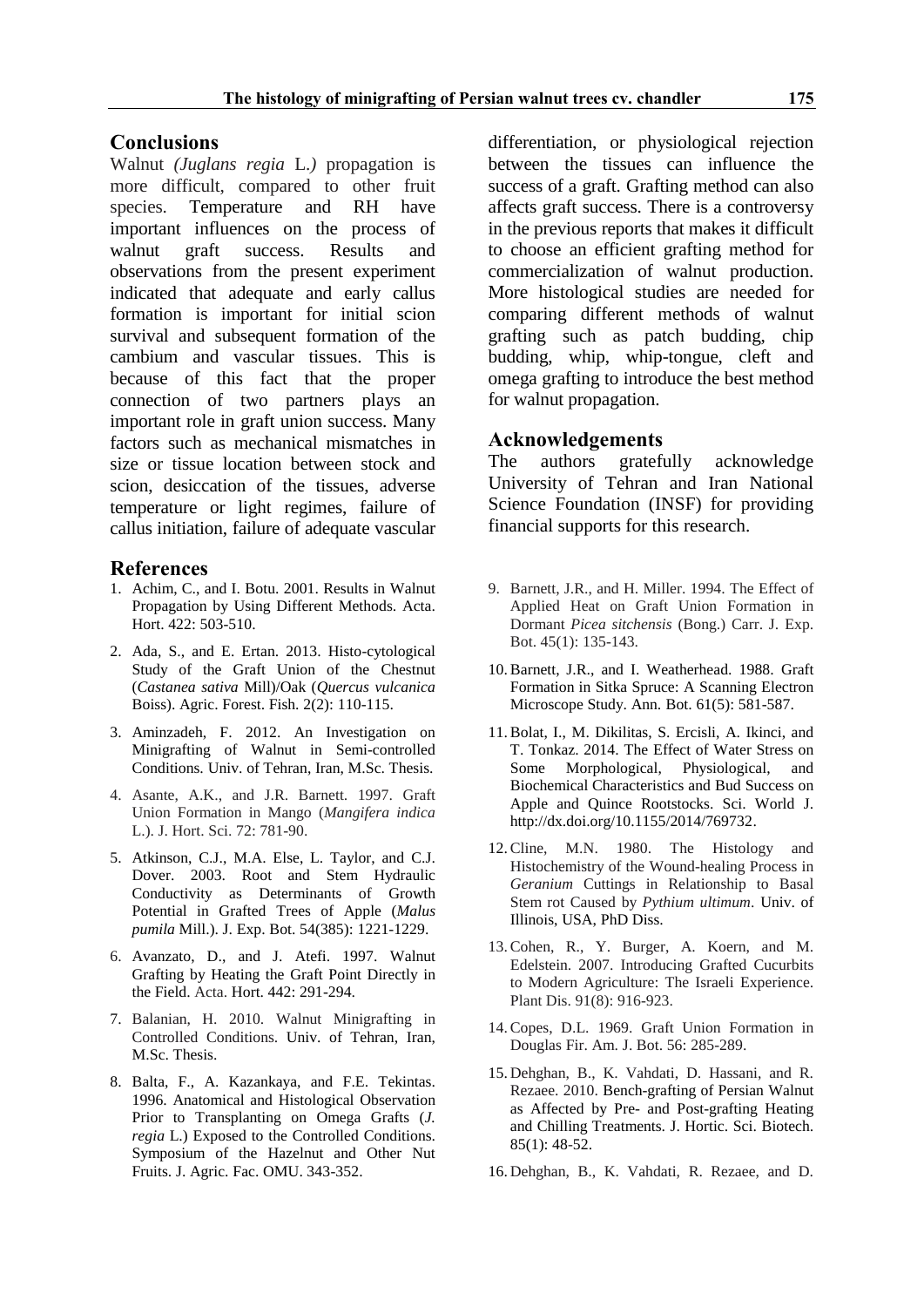Hassani. 2009. Persian Walnut (*Juglans regia* L.) Grafting as Influenced by Different Bench Grafting Methods and Scion Cultivars. J. Appl. Hortic. 11(1): 56-58.

- 17. Dolgun, O., A. Yildirim, M. Polat, F. Yildirim, and A. Adkin. 2009. Apple Graft Formation in Relation to Growth Rate Features of Rootstocks. Afr. J. Agric. Res. 4(5): 530-534.
- 18. Dolgun, O., F.E. Tekintas, E. Ertan. 2008. A histological Investigation on Graft Formation of Some Nectarine Cultivars Grafted on Pixy Rootstock. World J. Agric. Sci. 4(5): 565 -568.
- 19. Ebrahimi, A., K. Vahdati, and E. Fallahi. 2006. Improved Success of Persian Walnut Grafting under Environmentally Controlled Conditions. Int. J. Fruit Sci. 6: 3-12.
- 20. Errea, P., L. Garay, and J.A. Marin. 2001. Early Detection of Graft Incompatibility in Apricot (*Prunus armeniaca*) Using In Vitro Techniques. Plant Physiol. 112: 135-141.
- 21. Errea, P., D. Treutter, and W. Feucht. 1994a. Characterization of Flavanol-type Polyphenols in Apricot Cultivar and Rootstock. Adv. Hortic. Sci. 3: 165-169.
- 22. Errea, P., A. Felipe, and M. Herrero. 1994b. Graft Establishment Between Compatible and Incompatible *Prunus* Spp. J. Exp. Bot. 45: 393-401.
- 23. Espen, L., M. Cocucci, and G. Attilio Sacchi. 2005. Differentiation and Functional Connection of Vascular Elements in Compatible and Incompatible Pear/ Quince Internode Micrografts. Tree Physiol. 25: 1419-1425.
- 24. Frey, H.H. 2009. Factors Affecting Graft Success and Early Growth of Fraser Fir (*Abies fraseri*) Univ. of North Carolina State, USA, M.Sc. Thesis.
- 25. Gandev, S. 2009. Propagation of Walnut (*Juglans regia* L.) Inder Controlled Temperature by the Methods of Omega Bench Grafting, Hot Callus and Epicotyl Grafting. Bulg. J. Agric. Sci. 15(2): 105-108.
- 26. Gandev, S. 2007. Budding and Grafting of the Walnut (*Juglans regia* L.) and Their Effectiveness in Bulgaria (Review).
- 27. Gandev, S., and V. Arnaudou. 2011. Propagation Method of Epicotyl Grafting in Walnut (*Juglans regia* L.) Under Production Conditions. Bulg. J. Agric. Sci. 17(2): 173-176.
- 28. Germain, E., F. Delort, and V. Kanivets. 1997. Precocious Maturing Walnut Population Originating From Central Asia: Their Behavior in France. Acta. Hort. 442: 83-90.
- 29. Hartmann, H.T., D.E. Kester, F.T. Davies, and R.L. Geneve. 2002. Plant Propagation: Principles and Practices, 7th Edn. Prentice-Hall Inc., Englewood Cliffs, New Jersey, USA.
- 30. Hinesley, L.E. 1981. Initial Growth of Fraser Fir Seedlings at Different Day/ Night Temperature. J. For. Sci. 27(3): 545-550.
- 31. Kankaya, A., S. Özyiğit, F.E. Tekintaş, and G. Seferoğlu. 1999. The Compatibility of Some<br>Plum and Apricot Cultivars With Pixy Plum and Apricot Cultivars Rootstock IV. National Horticulture Symposium, Ankara, Turkey.
- 32. Lantos, A. 1990. Bench Grafting of Walnut. Acta. Hort. 284: 53-56.
- 33. Mahunu, G.K., P.Y. Adjei, and A.K. Asante. 2012. Anatomical Studies on Graft Formation in Cashew (*Anacardium occidentale* L.). Agric. Biol. J. N. Am. 3(4): 150-153.
- 34. Mehmet, S., T. Karadanize, F. Balta, and E. Tekintas. 1997. Changing of Flavan Contents at Some Organs of Walnut Seedling (*Juglans regia*  L.) Exposed to the Controlled Grafting Conditions. Acta. Hort*.* 442: 181-184.
- 35. Mitrovic, M. 1995. Effect of the Cutting Date of Walnut Scion Wood on the Take and Callusing of Grafts. Jugoslovensko voćarstvo*.* 29: 59-63.
- 36. Mng'omba, S.A., E.S. Du, Toit, F.K. Akinnifesi, and H.M. Venter. 2007. Histological Evaluation of Early Graft Compatibility in *Uapaca kirkiana* Müell Arg. Scion/Stock Combinations. Hort. Sci. 42(3): 1-5.
- 37. Moore, R. 1991. Graft Compatibilities in Vitro. In: Y.P.S. Bajaj (ed) Biotechnology in Agriculture and Forestry 17, High-Tech and Micropropagation I. Springer-Verlag, Berlin, Heidelberg. pp. 71-84.
- 38. Moore, R. 1984. A Model For Compatibility-Incompatibility in Higher Plants. Am. J. Bot. 71(5): 752-758.
- 39. Moore, R. 1983. Studies of Vegetative Compatibility- Incompatibility in Higher Plants. IV. The Development of Tensile Strength in a Compatible and an Incompatible Graft. Am. J. Bot. 70(2): 226-231.
- 40. Moore, R. 1982. Further Evidence For Cell Wall Deposition During Graft Formation. Ann. Bot. 50: 599-604.
- 41. Moore, R. 1981. Graft Compatibility and Incompatibility in Higher Plants. Dev. Comp. Immunol. 5(3): 377-389.
- 42. Moore, R., and D.B. Walker. 1981. Studies of Vegetative Compatibility-Incompatibility in